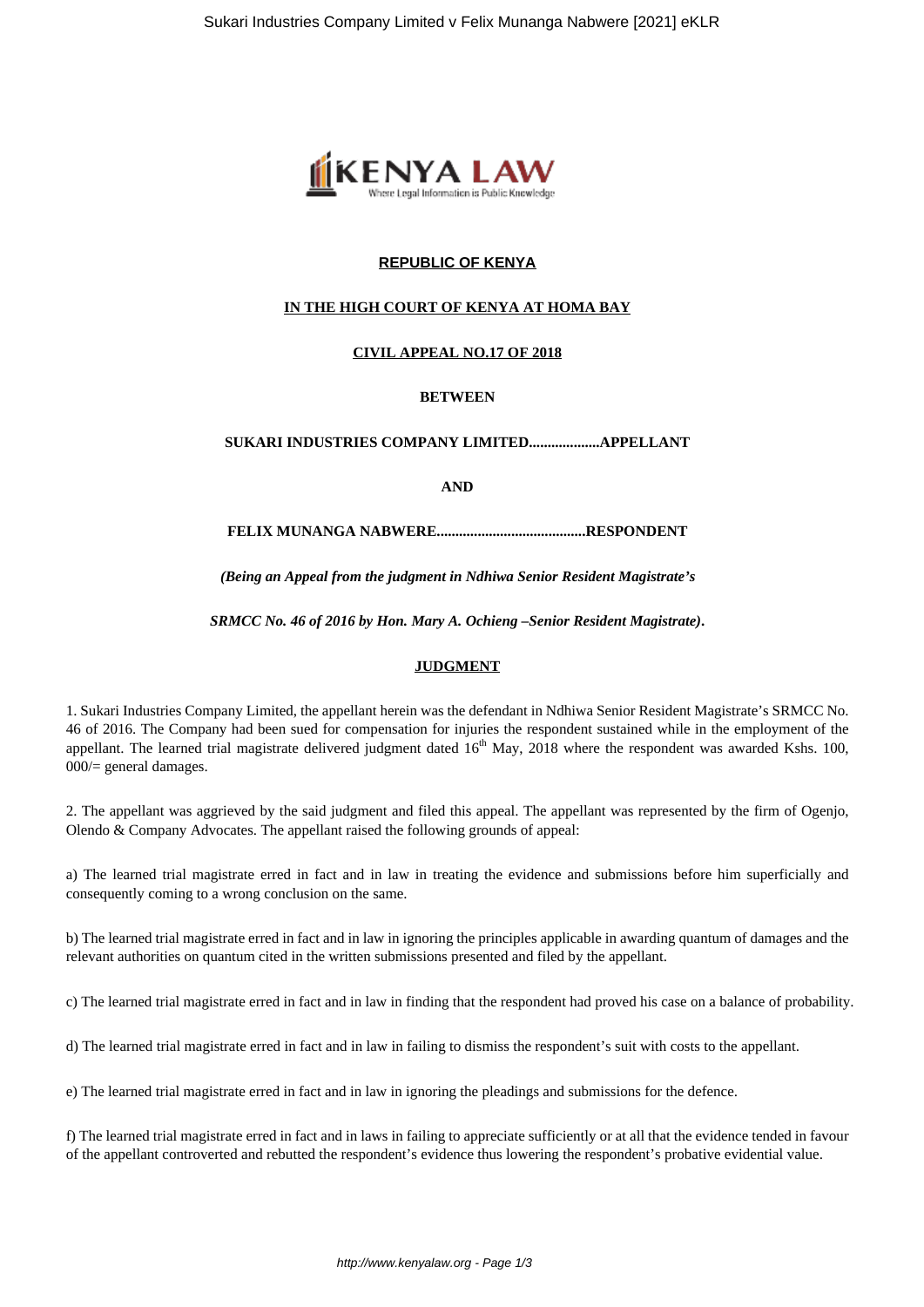g) Without prejudice to the foregoing the award of damages in the circumstances was excessive.

3. The respondent was represented by the firm of Everlyne Kuke & Company, Advocates who prayed for the dismissal of the appeal.

4. This Court is the first appellate court. I am aware of my duty to evaluate the entire evidence on record bearing in mind that I had no advantage of seeing the witnesses testify and watch their demeanor. I will be guided by the pronouncements in the case of **Selle vs. Associated Motor Boat Co. Ltd. [1965] E.A. 123**, where it was held that the first appellate court has to reconsider and evaluate the evidence that was tendered before the trial court, assess it and make its own conclusions in the matter.

5. It was contended for the appellant that the respondent did not prove that he had an employee –employer relationship with the appellant. This was not specifically pleaded by the appellant. The appellant did not call evidence to challenge the respondent's contention on the issue. When the appellant sought to reopen the case, the main reason was to call for a second opinion on medical evidence. I therefore find that the respondent's evidence that he was a casual employee of the appellant was proved on a balance of probabilities.

6. The issue whether there was an accident in which the respondent was injured while in the course of his employment also went unchallenged. The learned trial magistrate was justified in making a finding in favour of the respondent. I equally agree with the trial court on the apportionment of liability.

7. After perusing the entire record, the only issue for my consideration was whether the quantum of damages was inordinately high. An appellate court will not disturb an award of damages unless it be shown that the trial court proceeded on wrong principles or that he misapprehended the evidence in some material respect thus arriving at an erroneous award. In **Butt vs. Khan [1981] KLR 349** at page 356 Law J.A. Said:

**…an appellate court will not disturb an award of damages unless it is so inordinately high or low as to represent an entirely erroneous estimate. It must be shown that the judge proceeded on wrong principles, or that he misapprehended the evidence in some material respect, and so arrived a figure which was either inordinately high or low.**

In the instant case the respondent sustained the following injuries:

- a) Bruises on the left knee;
- b) Bruises on the left upper limb;
- c) Bruises on the right upper limb;
- d) Tenderness on the right lower limb;
- e) Neck tenderness;
- f) Chest injury; and

g) Injury on the right knee joint.

8. The respondent at the trial proposed an award of Kshs.600, 000/= general damages while the appellant proposed an award of Kshs.100, 000/=.

9. The respondent suffered soft tissue injuries. The authorities that the appellant cited supported their proposal for an award. It is baffling for them to claim that the award was excessive and yet this was their proposal. I accordingly find that the appeal lacks merit and the same is dismissed with costs.